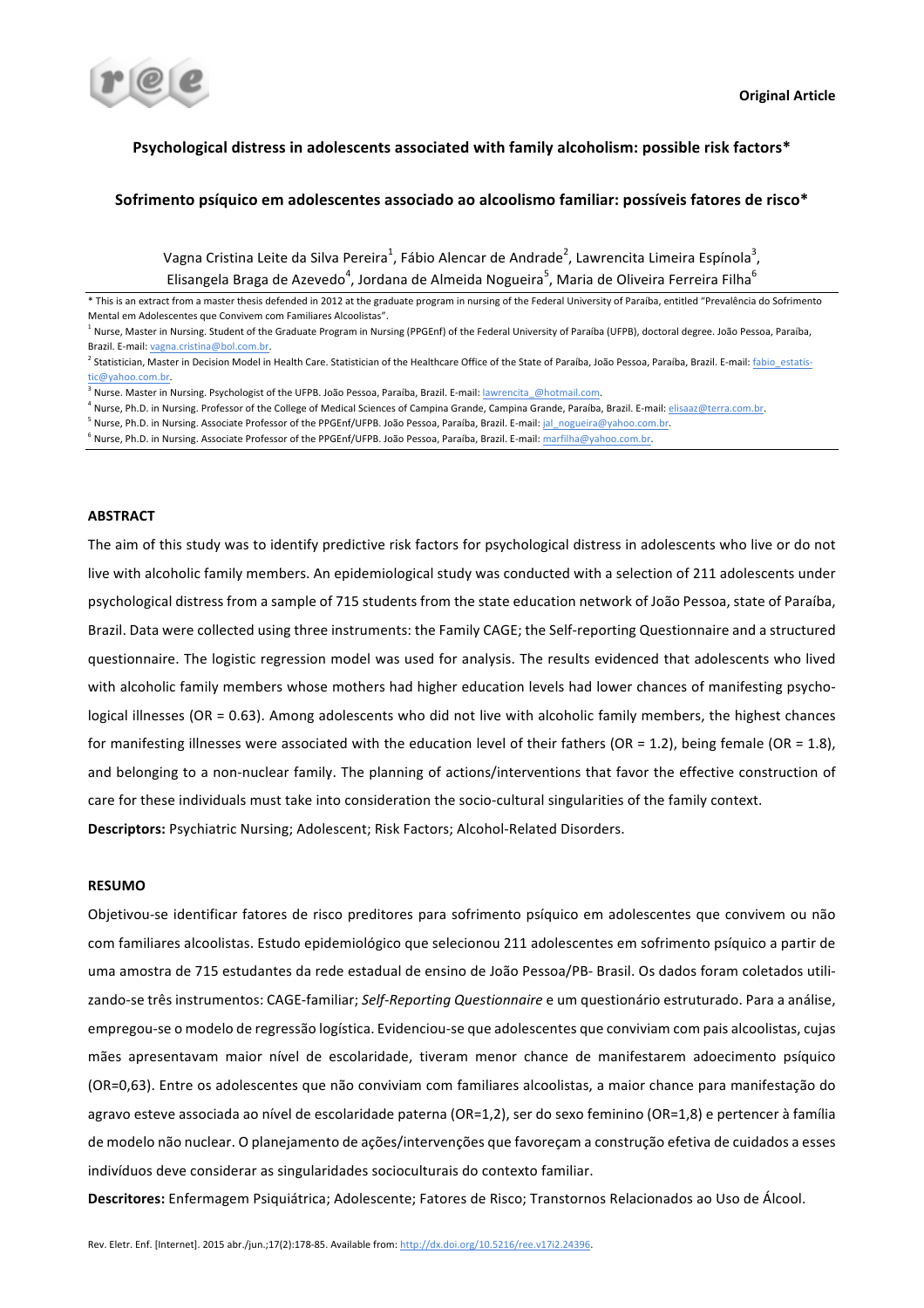## **INTRODUCTION**

Alcoholism is currently a high-interest problem for public health care because of the large losses caused by the excessive use of alcoholic beverages. Although alcohol consumption has been historically depicted since centuries past, problems linked to its use were not always the same or had the same extent. Changes in patterns of consumption<sup>(1-2)</sup> have been causing serious damage to the biological, psychological and social health of the world population $^{(3)}$ .

Globally, harmful consumption of alcohol causes 3.3 million deaths yearly (or 5.9% of total deaths), and 5.1% of the global load of illnesses can be attributed to alcohol. In countries with lower wealth, morbidity and mortality risks are higher than in countries with higher wealth<sup>(1)</sup>.

Among the main disorders and/or illnesses associated with alcohol consumption, there are mentions of neuropsychiatric disorders (epilepsy, depression, anxiety), liver cirrhosis, cancer (liver, larynx, pancreas), hypertension, diabetes, suicide, violence, fetal alcohol syndrome (FAS) and preterm birth complications<sup>(1)</sup>.

In Brazil, a study conducted in 2012 regarding alcohol consumptions showed that 6.8% of the population are addicted to the substance. Among adults who drank, 32% mentioned being unable to stop drinking after starting, 10% mentioned that someone had been hurt as a consequence of their alcohol consumptions, 9% admitted a harmful effect of alcohol on their family and marital relationships and 8% had professional losses<sup>(4)</sup>.

Hence, in addition to the impact on the incidence of disorders and illnesses, the damage caused by alcohol consumption is not limited to the users. Alcohol consumption negatively affects their personal, professional, financial and social lives, reaching family relationships. Chemical addiction harms family life, reaching all individuals close to the alcoholic, establishing an atmosphere of anguish, tension, guilt and anxiety that may sign the beginning of family disruption<sup>(5)</sup>.

Thus, living with an alcoholic family member may contribute for the psychological distress of all members, especially affecting children and adolescents who are going through the process of personal development. Since they are routinely exposed to situations of risk for mental distress, they generally develop symptoms of depression, anxiety, behavior and learning problems<sup>(6)</sup>.

In recent years, an increase in the percentage of psychological illnesses in adolescents was observed, where 20% of these individuals presented some type of mental distress<sup>(7)</sup>. When associated with living with alcoholic family members, we found a percentage of 23% of adolescents under psychological distress, like depression $<sup>(8)</sup>$ .</sup>

Based on studies conducted in the state of Paraíba, which identified frequencies of alcohol consumption between 41% and 71% of the adult and adolescent population<sup>(9-10)</sup>, and the implications that its excessive use may cause to the mental health of the users' family members, this study had the aim of answering the following question: which are the predictive risk factors for psychological distress in adolescents who live or do not live with alcoholic family members?

Therefore, we had the aim of identifying predictive risk factors for psychological distress in adolescents who live or do not live with alcoholic family members.

#### **METHODS**

A cross-sectional, population-based epidemiologic study was developed with a comparative procedure. The population consisted of 21,214 adolescents enrolled in state high schools in João Pessoa, in the state of Paraíba.

In order to calculate the sample, we used a significance level of 5%, a sampling error of 3% and a confidence level of 95% (Z = 1.96). We adopted an expected value for population proportion  $(P)$  equal to 20%. The minimum sample of 662 adolescents was obtained through the equation  $n=$ P. (1-P). $Z^2/e^2$ , with an addition of 10% for possible losses, finishing with a representative sample of 715 adolescents.

The process of systematic sampling was based on an electronic spreadsheet with a list of all students enrolled,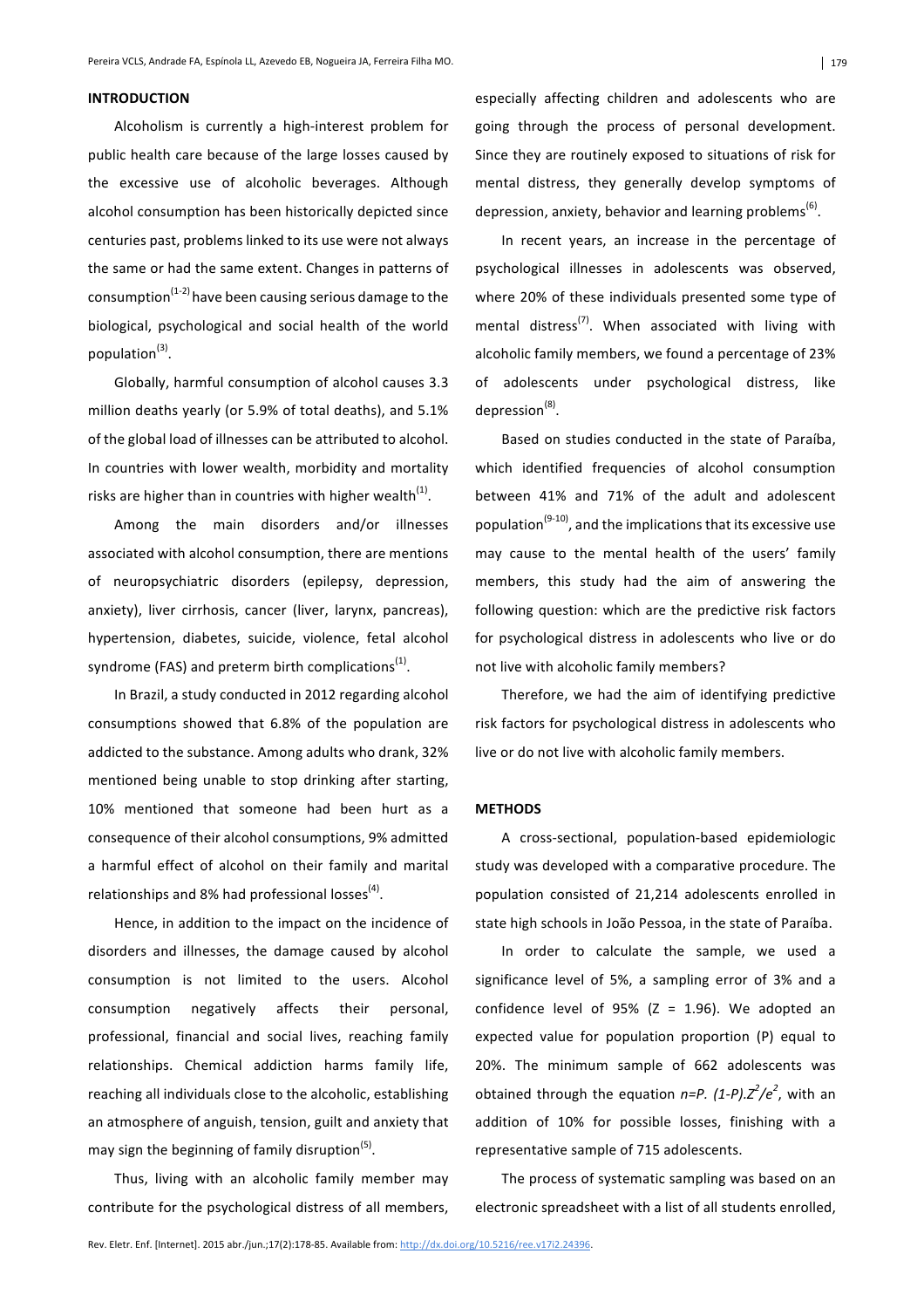by class, in each school of the education state network. Afterwards, the equation  $N/n$  (21.214/ 662 = 29) was used, and the number found determined the size of the interval between interviewees, respecting the spreadsheet's random order.

Data were collected between July and October, 2011, through primary sources (interviews), using three instruments: the Family CAGE (Cutting Down, Annoyed by Criticism, Guilt and Eye-opener) – one of the most simple and reliable tracking tools used to detect family alcoholism; the Self-Reporting Questionnaire  $(SRQ - 20)$  – used to identify mental disorders in populations without the presence of a specialist; and a structured questionnaire to identify sociodemographic and family variables.

For this study, we selected 211 adolescents under mental distress, classified according to their status in relation to living or not living with alcoholic family members.

For the statistical analysis, the logistic regression model was used in order to assess the level of psychological distress in both populations and to identify predictive risk factors that may contribute for the manifestation of the illness.

In order to construct the model, the chi-squared association test was applied between explanatory variables in pairs with the aim of observing the existence of any associations. Since the logistic regression model presupposes that these variables are not associated, the variables that were taken into account in the model were

those with a p-value  $> 0.25$ . Therefore, it was possible to generate the models of multiple logistic regression, built from the introduction of all these variables. In the sequence, those that, in group, were not statistically significant (p-value  $> 0.05$ ) were eliminated.

The "R" software, version 2.010.0, was used to estimate the logistic models. The method consisted of successively removing the less significant variables, with only part of the variables that were significant, with a significance level lower than 5%, remaining.

This study met the ethical requirements proposed by Resolution 196/96 of the National Health Council, which addresses standards and guidelines for research involving human subjects. The project was approved by the Ethics Committee of the Health Sciences Center of the Federal University of Paraíba (CCS/UFPB), under protocol number 066/11.

#### **RESULTS**

For the group of adolescents under psychological distress who lived with their alcoholic family members, the remaining variables were: father's education level (pvalue =  $0.004$ ); mother's education level (p-value =  $0.008$ ); and head of the family (p-value  $= 0.088$ ) (Table 1). As for the group of adolescents under psychological distress who did not live with alcoholic family members, the variables were: gender (p-value =  $0.001$ ); father's education level (p-value =  $0.026$ ); type of family (p-value  $= 0.146$ ; head of the family (p-value  $= 0.171$ ); and family income (p-value =  $0.163$ ) (Table 2).

Table 1: Explanatory variables for the group of adolescents under psychological distress who live with alcoholic family members. João Pessoa, Paraíba, Brazil, 2011.

|                          | <b>Father's education level</b> | Mother's education level | Head of the family |
|--------------------------|---------------------------------|--------------------------|--------------------|
| Father's education level | $\overline{\phantom{0}}$        | $0.000*$                 | 0.074              |
| Mother's education level | $0.000*$                        | $\overline{\phantom{0}}$ | 0.736              |
| Head of the family       | 0.074                           | 0.736                    |                    |
|                          |                                 |                          |                    |

\*p < 0.05 chi-squared test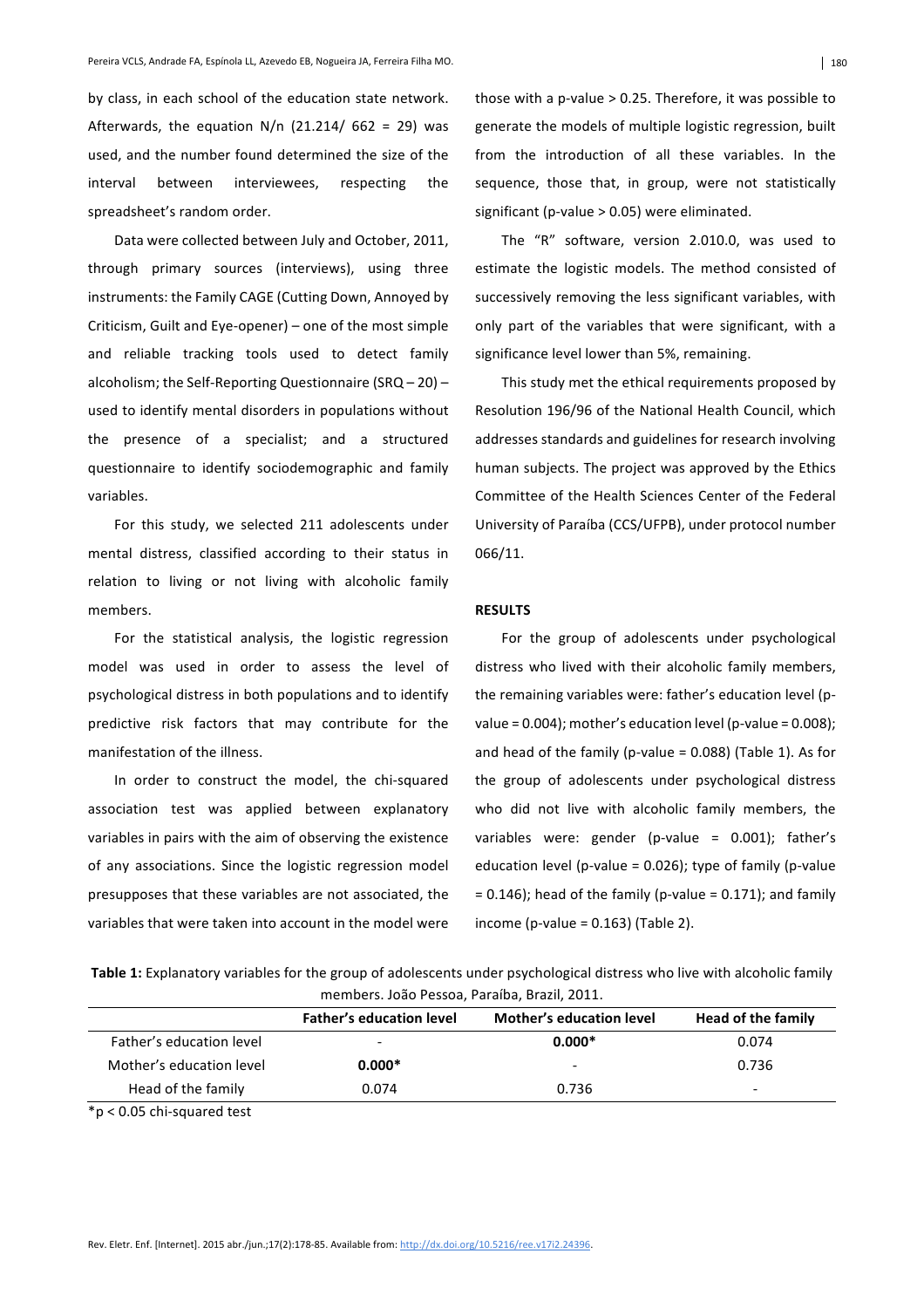| <u>ialilily lifelibers. Juau Fessua, Faraiba, Diazil, 2011.</u> |                          |                                                            |       |                          |                          |
|-----------------------------------------------------------------|--------------------------|------------------------------------------------------------|-------|--------------------------|--------------------------|
|                                                                 | Gender                   | Father's education level Type of family Head of the family |       |                          | <b>Family income</b>     |
| Gender                                                          | $\overline{\phantom{0}}$ | 0.107                                                      | 0.311 | 0.380                    | 0.676                    |
| Father's education level                                        | 0.107                    |                                                            | 0.739 | $0.002*$                 | $0.000*$                 |
| Type of Family                                                  | 0.311                    | 0.739                                                      |       | 0.195                    | 0.355                    |
| Head of the family                                              | 0.380                    | $0.002*$                                                   | 0.195 | $\overline{\phantom{0}}$ | $0.000*$                 |
| Family income                                                   | 0.676                    | $0.000*$                                                   | 0.355 | $0.000*$                 | $\overline{\phantom{a}}$ |

Table 2: Explanatory variables for the group of adolescents under psychological distress who do not live with alcoholic family members, João Pessoa, Paraíba, Brazil, 2011.

 $*p < 0.05$  chi-squared test

Regarding the group of adolescents under psychological distress who lived with alcoholic family members, only the *head of the family* variable was not associated with the other researched variables, which made it a viable reference for building the regression model.

The variables *gender* and *type of family* had hypotheses of association that were rejected (p-value > 0.25) for the group of adolescents under psychological distress who did not live with alcoholic family members. When associated with the other variables, they became

viable references for building a model of multiple logistic regression for the individual's mental well-being.

# Logistic regression model for psychological distress in adolescents who lived with alcoholic family members

The statistically significant variables (p-value  $< 0.05$ ) to identify psychological distress in adolescents who lived with alcoholic family members are shown in Table 3, followed by their respective coefficients, odds ratio, and confidence intervals.

Table 3: Significant family variable for the manifestation of psychological distress in adolescents who live with alcoholic family members. João Pessoa, Paraíba, Brazil, 2011.

| <b>Variable</b>          | <b>Coefficient</b> | <b>OR</b> | CI (95%) |      | $p$ -value $*$ |
|--------------------------|--------------------|-----------|----------|------|----------------|
|                          |                    |           | Low      | High |                |
| Mother's education level | $-0.462$           | 0.63      | 0.49     | 0.82 | 0.000          |
| Constant                 | 2.147              | 8.56      |          |      | 0.000          |

 $*p < 0.05$ 

In this group, only the variable *mother's* education *level* was found statistically significant (p-value < 0.05). Adolescents whose mothers had higher levels of education had lower chances of manifesting psychological illness (OR = 0.06), which represents a protective factor. Inversely, lower education levels for mothers represented a higher probability of psychological illness.

Logistic regression model for psychological distress in adolescents who did not live with alcoholic family **members**

Regarding the statistically significant variables (pvalue  $\leq$  0.05) to identify psychological distress in adolescents who did not live with alcoholic family members, the variable *type of family* was a protective factor for this group. Adolescents whose families were classified as nuclear had 1.5 times fewer chances of having psychological distress (Table 4).

Regarding the gender of the researched adolescents, female adolescents had 1.8 times more chances of having psychological distress than male adolescents. Similarly, a higher level of education for the father increased in 1.2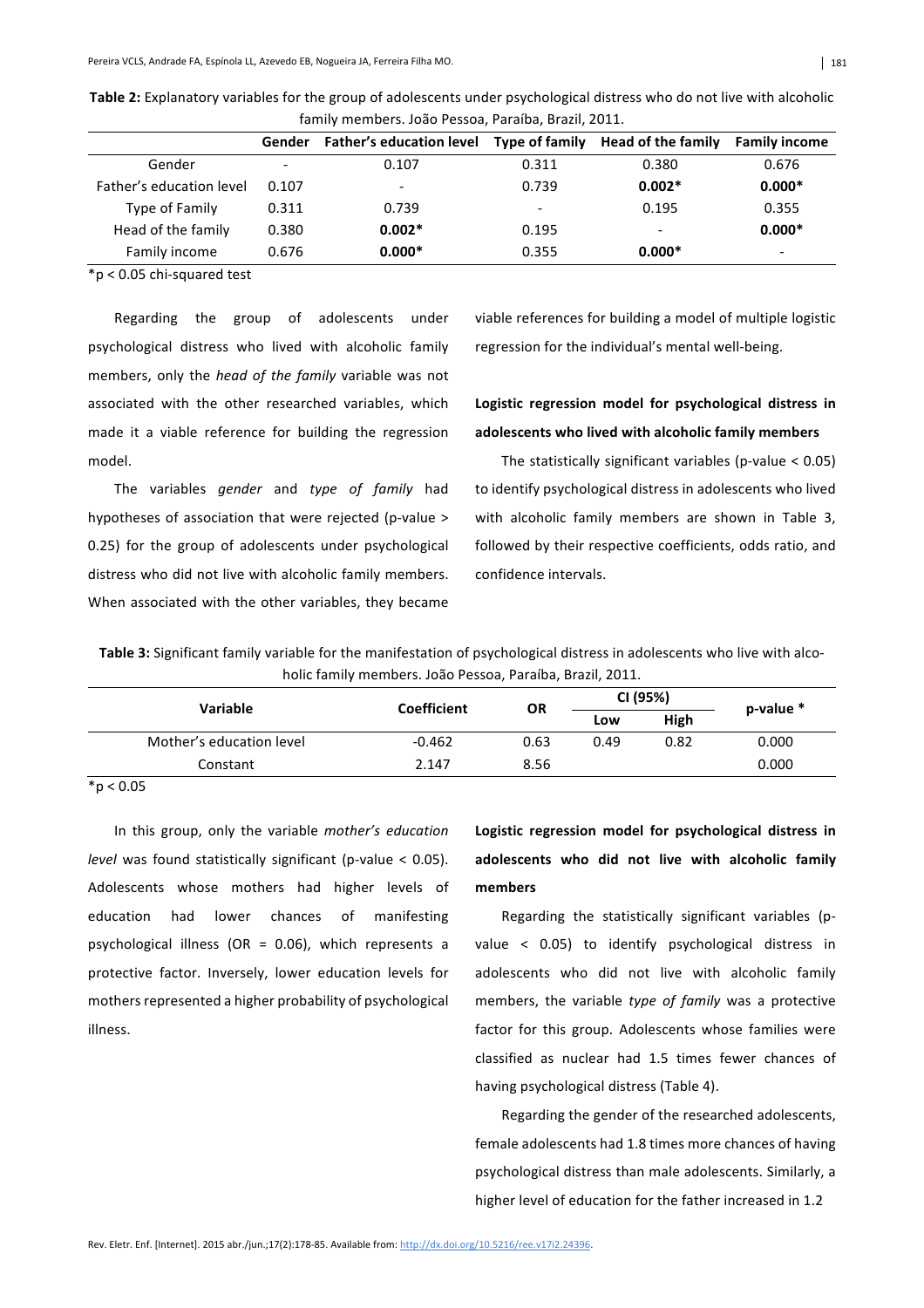#### times the chance of adolescents manifesting this illness.

Table 4: Significant sociodemographic and family variables for manifesting psychological distress in adolescents who do not live with alcoholic family members. João Pessoa, Paraíba, Brazil, 2011.

| <b>Variable</b>          | <b>Coefficient</b> | <b>OR</b> | CI (95%) |      | $p$ -value $*$ |
|--------------------------|--------------------|-----------|----------|------|----------------|
|                          |                    |           | Low      | High |                |
| Gender                   | 0.616              | 1.85      | 1.27     | 2.69 | 0.001          |
| Father's education level | 0.181              | 1.20      | 1.05     | 1.37 | 0.008          |
| Type of family           | $-0.0217$          | 0.80      | 0.66     | 0.98 | 0.029          |

 $*p < 0.05$ 

#### **DISCUSSION**

This study provides relevant information regarding factors that can influence mental health either as a protection or as a risk factor in a group of adolescents, in relation to the situation of living with alcoholic family members or not.

As observed in the group of adolescents under psychological distress who lived with alcoholic family members, the low level of maternal education represented a predictive risk factor, with higher chances of manifesting the illness.

A Brazilian study that analyzed the association between sociodemographic determinants and the development of behavior problems in students found that the presence of behavior problems was more frequent among children and adolescents who had parents with low levels of education and who lived under problematic social conditions. Therefore, living with undereducated family members negatively influences the children's mental health<sup>(11)</sup>.

Individuals with higher levels of education have better professional positions, higher family income, access to better living conditions and, as a consequence, can provide satisfactory conditions for their family members, such as education, leisure, health care and housing. In other words, survival necessities are fulfilled $(12)$ . These characteristics mostly work as protective factors for preserving the individuals' mental health.

Considering that family directly influences the biological, psychological and social development of adolescents, the presence of individuals who abuse alcohol in the family is generally associated with fragile affective relationships in their daily life, with its members becoming detached as a consequence of frequent conflicts and existential crises. Therefore, adolescents exhibit a high level of anxiety or even feelings of powerlessness in the face of such situations, which frequently result in physical and psychological distress<sup>(13)</sup>.

Regarding the evidences that family members of alcoholic individuals are more vulnerable to psychological distress, the indication in this study that low maternal education influences the illness's manifestation leads to the assumption that mothers with higher education are more available to support their children emotionally. Access to information and means of communication favor the development of skills so that these mothers recognize significant behavior changes, increase opportunities for dialog and support for identifying the needs and requirements that they present $(14-15)$ .

The generated logistic model indicated that the type of family was a predictive risk factor for adolescents under psychological distress who did not live with alcoholic family members. Individuals with families different from the nuclear type had higher chances of presenting psychological distress.

Family dynamics is fundamental for understanding human beings as social elements because it is in the family environment that they develop their individual constitution, psychological development, personality and the organization of their identity<sup>(16)</sup>. Therefore, it is one of the individuals' needs, since it is inside the family that the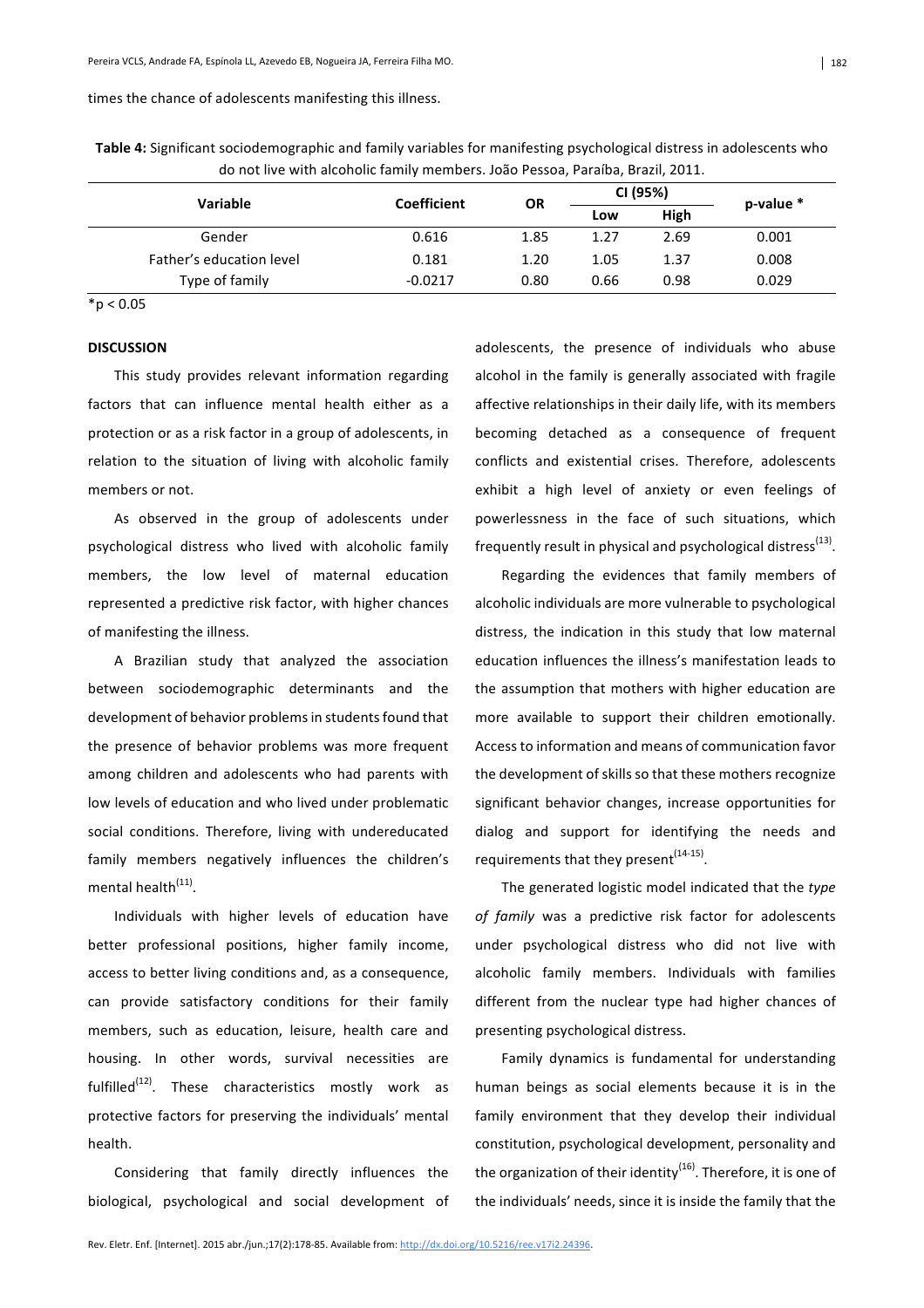first emotional exchanges take place, where moments of happiness and sadness are experienced, but it is also inside of it that individuals learn to differentiate and to face their conflicts during the process of personal growth $^{(13-14)}$ .

Therefore, it is inferred that adequate family cohesion, a positive relationship with parents and living in nuclear families work as protective factors against mental illness in their members<sup> $(17)$ </sup>. Severed family ties sometimes generate noticeable consequences in the lives of children and adolescents, with potential to cause many behavior disorders<sup>(13)</sup>.

Another result presented for this group is related to the *gender* variable, which was a predictive risk factor, since female adolescents had higher changes of manifesting psychological distress. According to  $authors<sup>(18-19)</sup>$ , this predisposition is related to pressures imposed by the expansion of their roles, excessive work, gender discrimination, and domestic and sexual violence.

It is important to highlight that gender inequality may privilege men and affect female self-esteem due to malecentric social values that are still predominant in today's society; therefore, it is understood that male dominance has favorable conditions throughout the entire social structure<sup>(20)</sup>.

Facing these conclusions, and when proposing public policies for young people and adolescents, it is important to view mental health as based on both personal wellbeing and social contexts, recognizing these aspects as fundamental for a healthy development<sup>(21)</sup>.

Still on the group of adolescents who did not live with alcoholic family members, higher paternal education meant higher chances of manifesting psychological distress in the group. Among the reasons, a longer and more exhausting work day stand out, which consequently decreases the presence of father figures at home and their participation in the family.

Fathers have been occupying a new space in the family environment, no longer limited to the roles of providers or authority figures, but sharing daily activities

of the children with mothers, which range from education to playing and sharing affectionate moments. Higher involvement from fathers in activities related to children contributes to good psychosocial development<sup> $(22)$ </sup>.

The relationship between parents and children results from a set of shared expectations and the engagement between these individuals is important for physical and mental development. Consequently, it is important to highlight the need to increase care for adolescents, so they may be inserted in a social care network capable of providing for the needs of a developing individual.

It is also noteworthy the importance of the team of health professionals in the social network of care for the family, and the strategic position that nursing must have in health care, performing care that is closer and more humanizing, prioritizing actions of prevention and identification of risk factors because of their implications for adolescents and for the social environment<sup>(23)</sup>.

The results found in this study indicated the variables that presented higher influence on the manifestation of psychological illness in adolescents. Therefore, these variables should be prioritized though specific interventions. Because it is a challenge for public health care in Brazil, the use of alcohol and other psychoactive drugs has become a constant and worrying theme for families, healthcare professionals, and education and government authorities, since it is becoming more common in the Brazilian population<sup>(24)</sup>.

The construction of proposals for preventive actions must have the participation of all stakeholders in the social context of the relevant population, respecting the expression of singularities and valuing individual needs.

The "drug" theme is increasingly present in the life of the Brazilian population, especially children and adolescents. Thus, schools and those who are part of it are increasingly pressured to approach this matter in a more significant way, by addressing it preventively with students and more effectively with those who need special attention because of their vulnerability.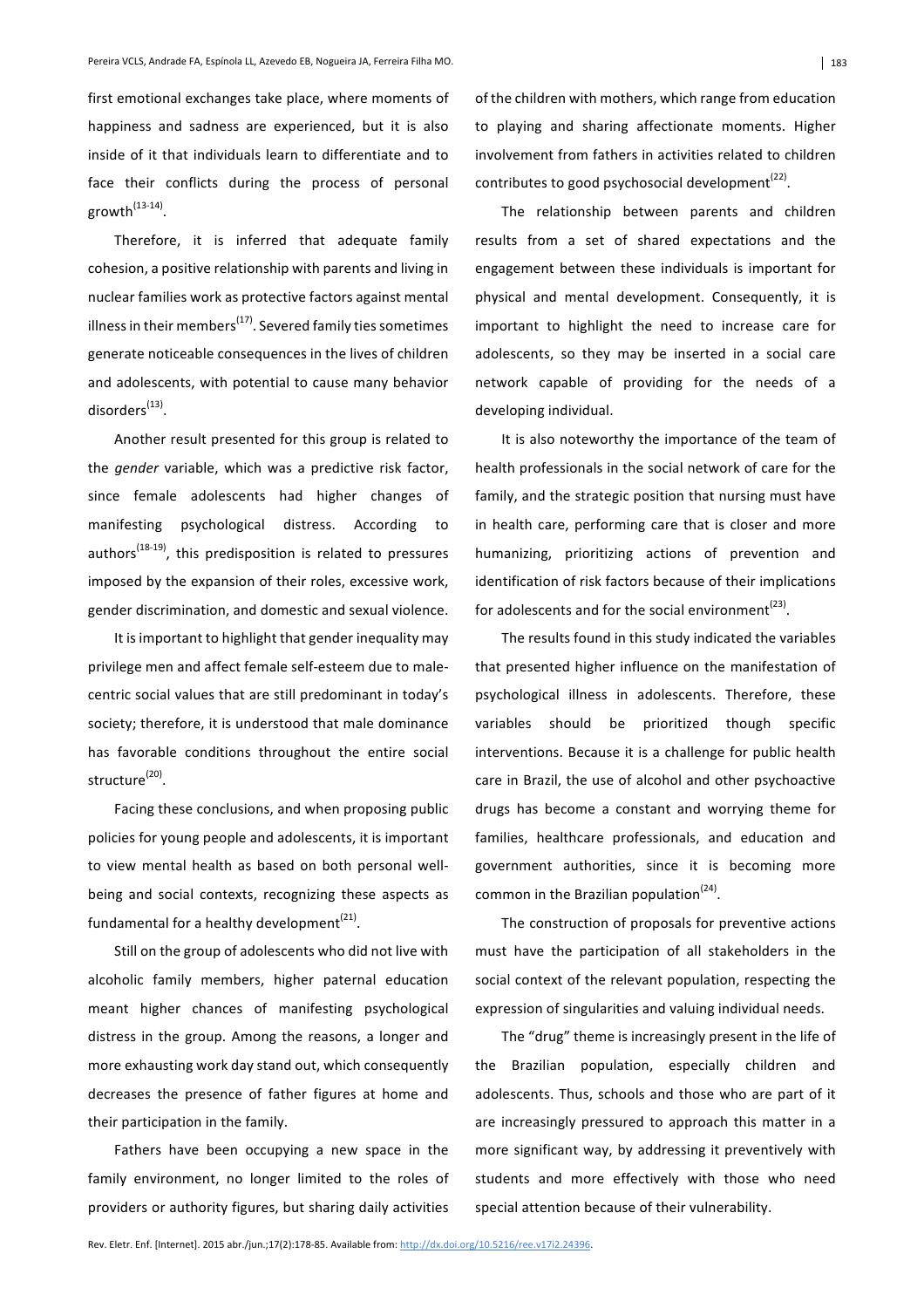Families who live with alcoholic members should be a priority in the context of healthcare policies, with special focus on mental health, since all family members are vulnerable to illnesses when sharing situations of alcoholism with their families $^{(13,16)}$ .

## **CONCLUSION**

This study allowed us to identify predictive risk factors for psychological distress in adolescents related to alcoholism in the family. In families with alcoholics, the members are more vulnerable to the manifestation of psychological distress. In turn, such psychological illnesses are more frequent among adolescents when mothers have lower education levels.

Psychological distress in groups of adolescents who do not live with alcoholic family members is more frequent when they are female, their fathers are more educated and families have a non-conventional model, in other words, not the traditional nuclear type.

Considering the constant changes and evolution in all areas of knowledge, it is necessary to develop scientific research to support the adoption of preventive practices so that everyone feels co-responsible for raising preventive awareness regarding the abusive use of alcohol and other drugs in all social environments.

It is necessary to take into consideration that activities for the promotion of mental health have high relevance in the social context, since the problem of consumption of alcohol and other psychoactive substances has become a threat for the stability of family, social, cultural, economic and politic values in Brazil.

The risk factors identified in this study are markers with high social magnitude and may support the planning of actions/interventions that favor the effective construction of care for these individuals. However, we emphasize that the problem must be more widely analyzed, with approaches that take into consideration the sociocultural singularities of the family context and the multiple existing determinations.

#### **REFERENCES**

1. World Health Organization. Global status report on alcohol and health 2014. Geneva: World Health Organization, Department of Mental Health and Substance Abuse 2014. [ Acesso em: 30 jan 2015]. Disponível em:

### http://apps.who.int/iris/bitstream/10665/112736/1/9789240692763\_ eng.pdf

2. Alves VS, Lima, Oliveira IMS. Atenção à saúde de usuários de álcool e outras drogas no brasil: convergência entre a saúde pública e os direitos humanos. R Disan [internet].

2013[acesso em: 20 Dez 2014];13 (3): 9-32. Disponível em: http://dx.doi.org/10.11606/issn.2316-9044.v13i3p9-32

3. Oliveira GF, Luchesi LB. O discurso sobre álcool na Revista Brasileira de Enfermagem: Rev Lat Am Enfermagem [internet]. 2010[ acesso em: 22 dez 2014]; 18 Spec: 626-33. Disponível em: http://www.scielo.br/scielo.php?pid=S0104-11692010000700020&script=sci\_arttext 4. Instituto Nacional Ciência e Tecnologia para Políticas Públicas de Álcool e Outras Drogas (INPAD). II Levantamento Nacional de Álcool e Drogas 2012 (LENAD) [internet]. Ronaldo Laranjeira (Supervisão)[et al.]. São Paulo: UNIFESP; 2014. [acesso em: 28 dez 2014]. Disponível em: http://inpad.org.br/wp-content/uploads/2014/03/Lenad-II-Relat%C3%B3rio.pdf.

5. Son JY, Choi YJ. The effect of an anger management program for family members of patients with alcohol use disorders. Arch Psychiatr Nurs. 2010;24(1):38-45.

6. Souza J, Carvalho AMP. Repercussões do ambiente familiar alcoolista para o desenvolvimento da criança: relato de caso. Pediatr Mod.[internet] 2010[acesso em: 10 jan 2014];46(3):114-9. Disponível em:

#### http://www.moreirajr.com.br/revistas.asp?fase=r003&id\_materia=4357

7. World Health Organization. Child and adolescent Mental Health Polices and plans. Mental health policy and services guidance package. WHO;2005[citado 2014 dez.18].Disponível em:

http://www.who.int/mental\_health/policy/Childado\_mh\_module.pdf 8. Barrientos VA, Mendoza SHF, Sainz LV, Pérez CH, Gil AI, Soler EH. Depresión y tipología familiar en un grupo de adolescentes mexicanos. Arch Med Fam [internet]. 2010[ acesso em: 23 jan 2015];12(3):69-76. Disponível em: http://www.medigraphic.com/pdfs/medfam/amf-2010/amf103b.pdf

9. Cerqueira GS, Lucena CT, Gomes ATM, Freitas APF, Rocha NFM, Mariz SR.Consumo de álcool entre estudantes de uma escola pública da cidade de Cajazeiras, PB. Revista electronica salud mental, alcohol y drogas [internet].2011[acesso em:03 fev 2015];7(1):18-24.Disponível em: http://www.revistas.usp.br/smad/article/view/38735

10. Melo JRF, Maciel JRSC, Oliveira RCC, Silva AO. Implicações do uso do álcool na comunidade indigena Potiguara. Physis [internet], 2011 [acesso em: 12 jan 2015]; 21(1):319-33. Disponível em: http://www.scielo.br/scielo.php?pid=S0103-73312011000100019&script=sci\_arttext 11. Assis SG, Avanci JQ, Vasconcellos R, Oliveira C. Desigualdades socio-

econômicas e saúde mental infantil. Rev Saúde Pública [internet],2009[acesso em: 20 jan 2015];43(Supl.1):92-100.Disponível em: http://www.scielo.br/sci-

elo.php?pid=S003489102009000800014&script=sci\_arttext

12. Instituto Brasileiro de Geografia e Estatística [internet]. Brasília: Ministério do Planejamento, Orçamento e Gestão (BR) [acesso em: 23 Dez 2014].Indicadores sociais do censo populacional de 2010. Disponível em: http://www.ibge.gov.br/home/